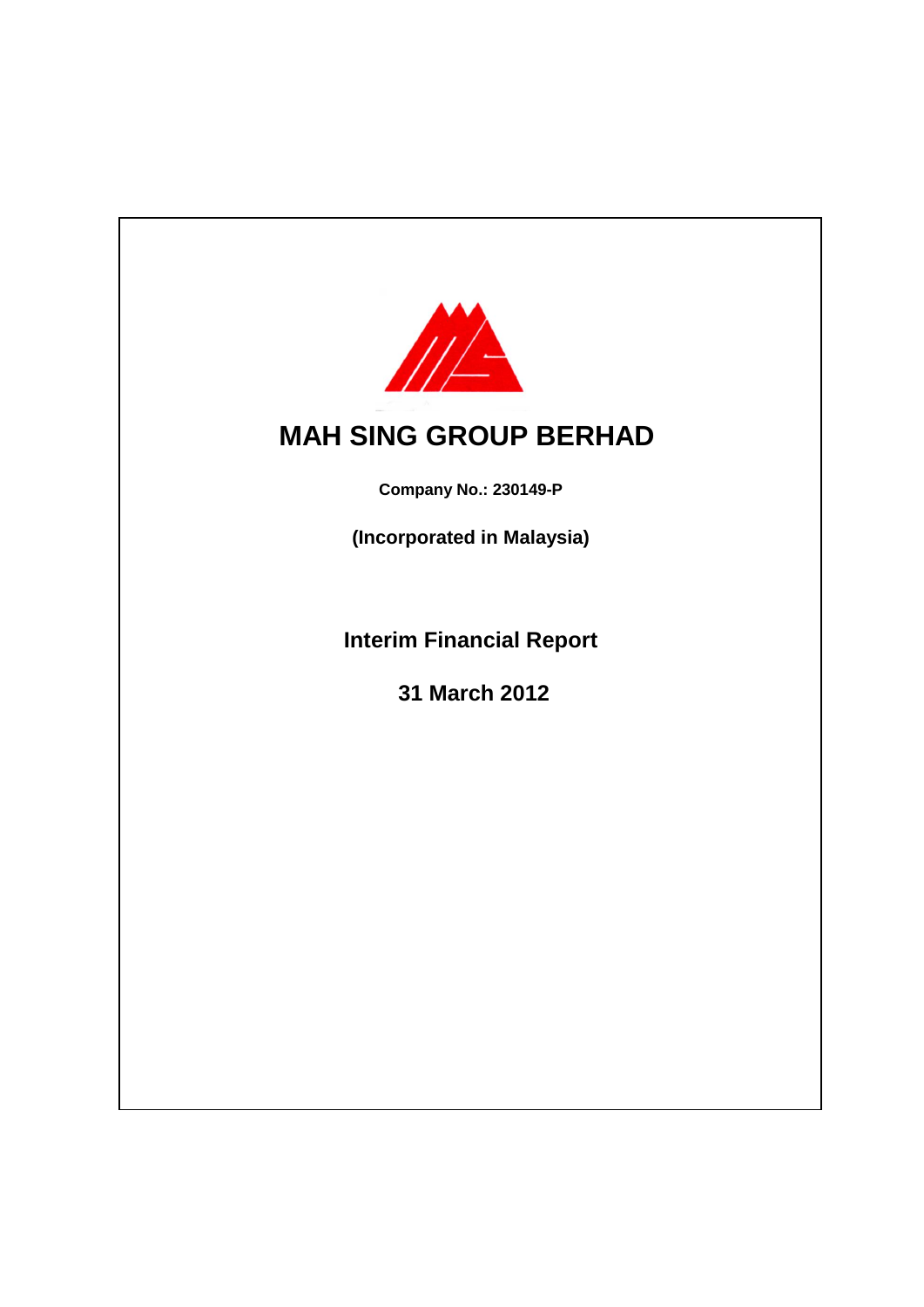**MAH SING GROUP BERHAD**

**Company No.: 230149-P (Incorporated in Malaysia)**

# **Interim Financial Report - 31 March 2012**

|                                                                 | Page No. |
|-----------------------------------------------------------------|----------|
| <b>Condensed Consolidated Statement Of Financial Position</b>   | 1        |
| <b>Condensed Consolidated Income Statement</b>                  | 2        |
| <b>Condensed Consolidated Statement of Comprehensive Income</b> | 3        |
| <b>Condensed Consolidated Statement Of Changes In Equity</b>    | 4        |
| <b>Condensed Consolidated Statement of Cash Flow</b>            | $5 - 6$  |
| <b>Notes To The Interim Financial Report</b>                    | 7 - 17   |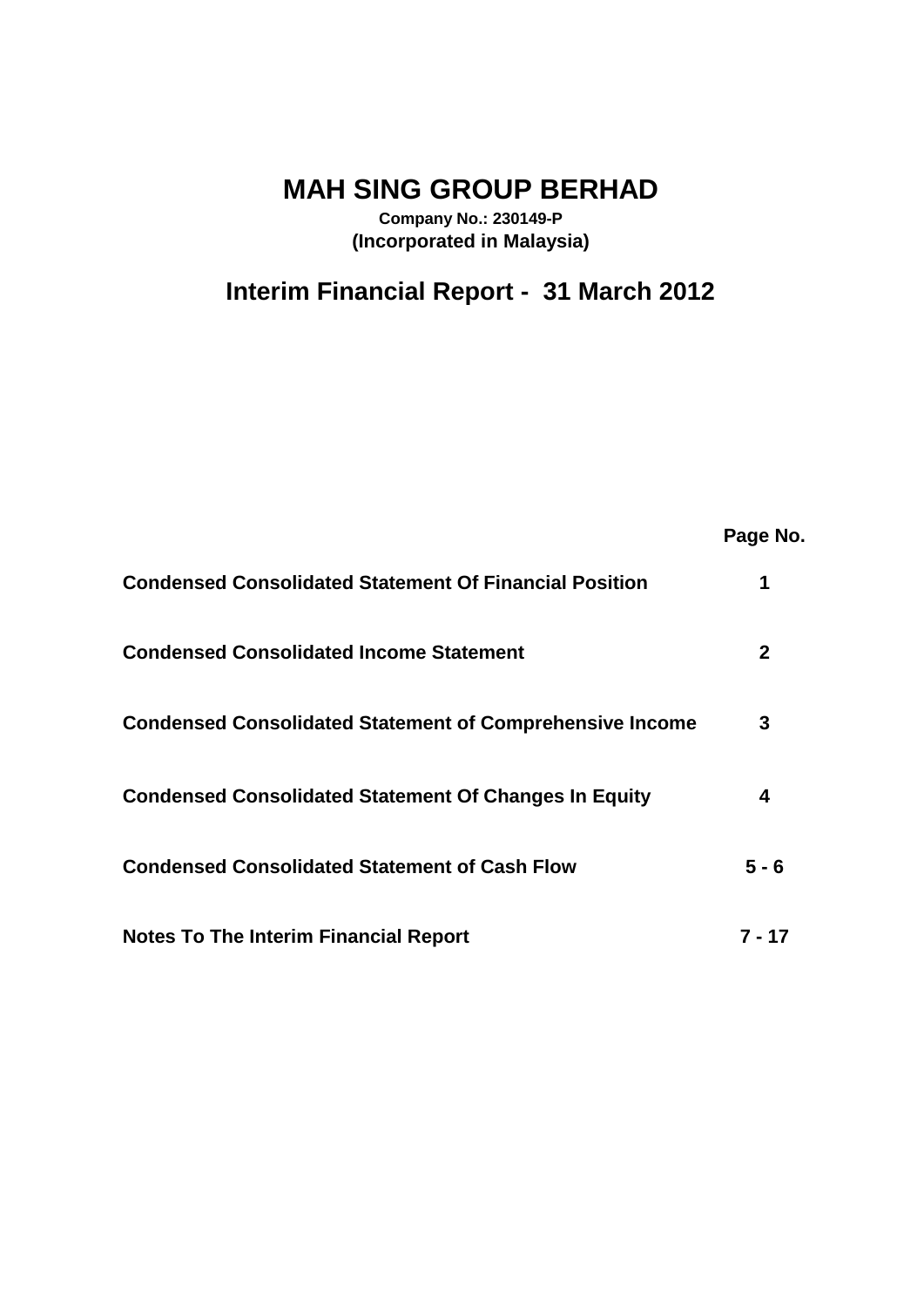(Incorporated in Malaysia)

#### **CONDENSED CONSOLIDATED STATEMENT OF FINANCIAL POSITION As at 31 March 2012**

*(The figures have not been audited)*

|                                                            |               | (AUDITED)     |
|------------------------------------------------------------|---------------|---------------|
|                                                            | AS AT         | AS AT         |
|                                                            | 31/3/2012     | 31/12/2011    |
|                                                            | <b>RM'000</b> | <b>RM'000</b> |
| <b>ASSETS</b>                                              |               |               |
| <b>Non-current Assets</b>                                  |               |               |
| Property, plant and equipment                              | 85,838        | 85,325        |
| Prepaid lease payments                                     | 2,745         | 2,890         |
| Investment properties                                      | 59,170        | 56,076        |
| Land held for property development                         | 71,869        | 71,869        |
| Intangible assets                                          | 12,968        | 70            |
| Deferred tax assets                                        | 28,266        | 27,457        |
|                                                            | 260,856       | 243,687       |
| <b>Current Assets</b>                                      |               |               |
| Property development costs                                 |               |               |
| Inventories                                                | 1,628,251     | 1,536,097     |
| Trade and other receivables                                | 36,829        | 43,781        |
|                                                            | 532,715       | 355,570       |
| Current tax assets                                         | 7,317         | 5,529         |
| Deposits, cash and bank balances                           | 581,156       | 665,717       |
|                                                            | 2,786,268     | 2,606,694     |
| <b>TOTAL ASSETS</b>                                        | 3,047,124     | 2,850,381     |
|                                                            |               |               |
| <b>EQUITY AND LIABILITIES</b>                              |               |               |
| Equity Attributable to Equity Holders of the Company       |               |               |
| Share capital                                              | 416,664       | 415,936       |
| Share premium                                              | 132,776       | 131,101       |
| Other reserves                                             | 29,940        | 29,348        |
| Retained earnings                                          | 556,975       | 496,766       |
|                                                            | 1,136,355     | 1,073,151     |
| Non-controlling interests                                  | 15,047        | 15,338        |
|                                                            |               |               |
| <b>Total Equity</b>                                        | 1,151,402     | 1,088,489     |
| <b>Non-current Liabilities</b>                             |               |               |
|                                                            |               |               |
| Redeemable convertible bonds                               | 272,739       | 268,298       |
| Term Ioans                                                 | 648,247       | 666,508       |
| Long term and deferred payables                            | 10,722        | 12,364        |
| Deferred tax liabilities                                   | 21,956        | 6,888         |
|                                                            | 953,664       | 954,058       |
|                                                            |               |               |
| <b>Current Liabilities</b>                                 |               |               |
| Trade and other payables                                   | 871,364       | 736,237       |
| Term loans                                                 | 30,464        | 34,981        |
| Short term borrowings                                      | 4,822         | 4,022         |
| <b>Bank overdrafts</b>                                     |               | 150           |
| <b>Current tax liabilities</b>                             | 35,408        | 32,444        |
|                                                            | 942,058       | 807,834       |
|                                                            |               |               |
| <b>Total Liabilities</b>                                   | 1,895,722     | 1,761,892     |
| <b>TOTAL EQUITY AND LIABILITIES</b>                        | 3,047,124     | 2,850,381     |
|                                                            |               |               |
|                                                            |               |               |
| Net assets per share attributable to equity holders of the |               |               |
| Company (RM)                                               | 1.36          | 1.29          |

The Condensed Consolidated Statement of Financial Position should be read in conjunction with the audited financial statements for the financial year ended 31 December 2011 and the accompanying explanatory notes attached to the interim financial report.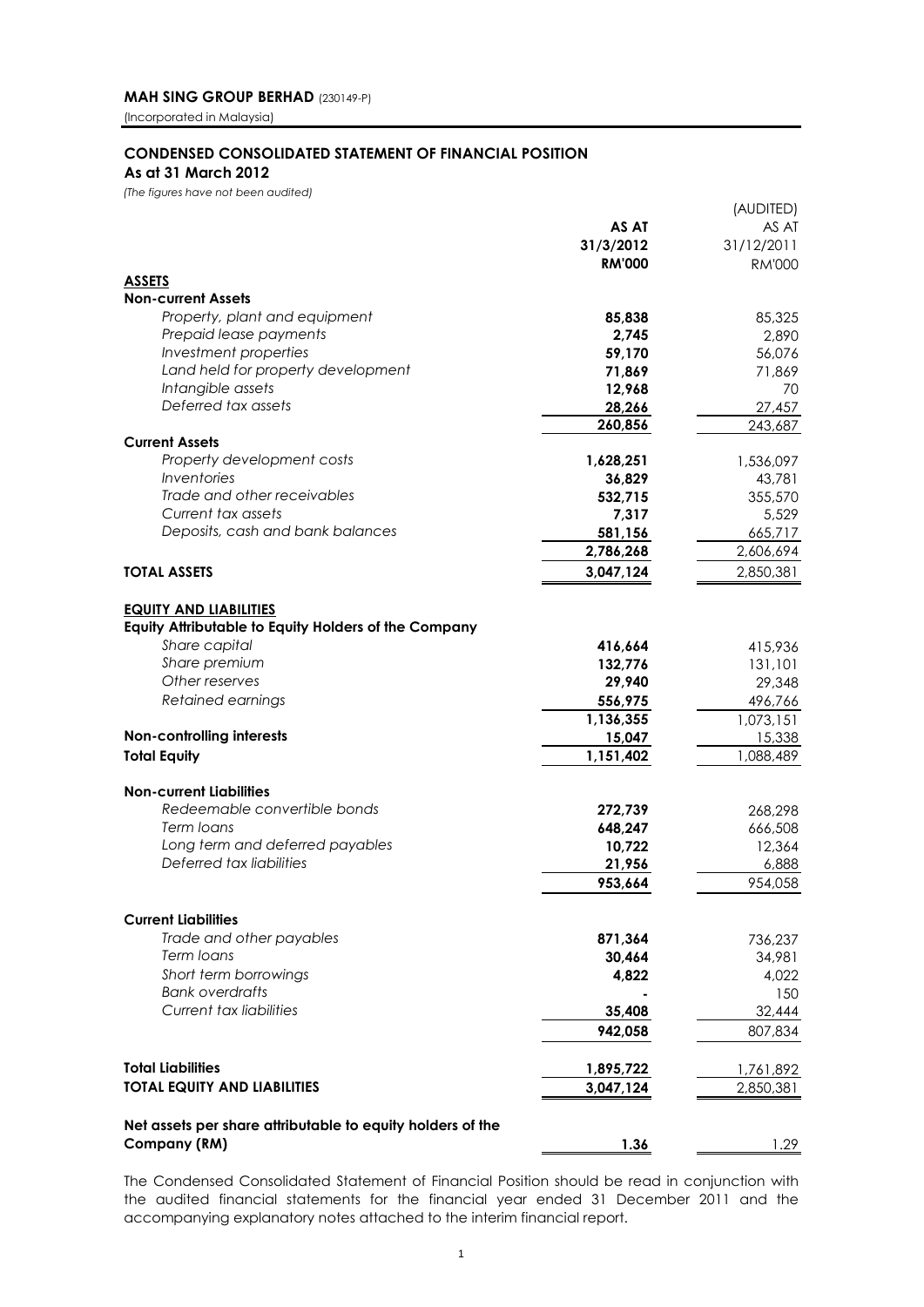## **CONDENSED CONSOLIDATED INCOME STATEMENT**

### **For the financial period ended 31 March 2012**

*(The figures have not been audited)*

|                                | 3 months ended |               | Period ended  |               |  |
|--------------------------------|----------------|---------------|---------------|---------------|--|
|                                | 31/3/2012      | 31/3/2011     | 31/3/2012     | 31/3/2011     |  |
|                                | <b>RM'000</b>  | <b>RM'000</b> | <b>RM'000</b> | <b>RM'000</b> |  |
| Revenue                        | 457,775        | 311,755       | 457,775       | 311,755       |  |
| Cost of sales                  | (325, 429)     | (221,003)     | (325, 429)    | (221,003)     |  |
| Gross profit                   | 132,346        | 90,752        | 132,346       | 90,752        |  |
| Other income                   | 4,959          | 1,663         | 4,959         | 1,663         |  |
| Selling and marketing expenses | (16, 923)      | (8, 101)      | (16, 923)     | (8, 101)      |  |
| Administrative expenses        | (27, 437)      | (18, 820)     | (27, 437)     | (18, 820)     |  |
| Other operating expenses       | (9, 542)       | (7,168)       | (9, 542)      | (7,168)       |  |
| Interest income                | 1,253          | 149           | 1,253         | 149           |  |
| Finance costs                  | (472)          | (286)         | (472)         | (286)         |  |
| Profit before taxation         | 84,184         | 58,189        | 84,184        | 58,189        |  |
| Income tax expense             | (24, 207)      | (16, 285)     | (24, 207)     | (16, 285)     |  |
| Profit for the period          | 59,977         | 41,904        | 59,977        | 41,904        |  |
| Profit attributable to:        |                |               |               |               |  |
| Equity holders of the Company  | 59,920         | 41,168        | 59,920        | 41,168        |  |
| Non-controlling interests      | 57             | 736           | 57            | 736           |  |
|                                | 59,977         | 41,904        | 59,977        | 41,904        |  |
|                                |                |               |               |               |  |

Earnings per share attributable to equity holders of the Company:

| - Basic (sen) Note B12   | 7.20 | 4.95 | 7.20 | 4.95 |
|--------------------------|------|------|------|------|
|                          |      |      |      |      |
| - Diluted (sen) Note B12 | 7.10 | 4.85 | 7.10 | 4.85 |

The Condensed Consolidated Income Statement should be read in conjunction with the audited financial statements for the financial year ended 31 December 2011 and the accompanying explanatory notes attached to the interim financial report.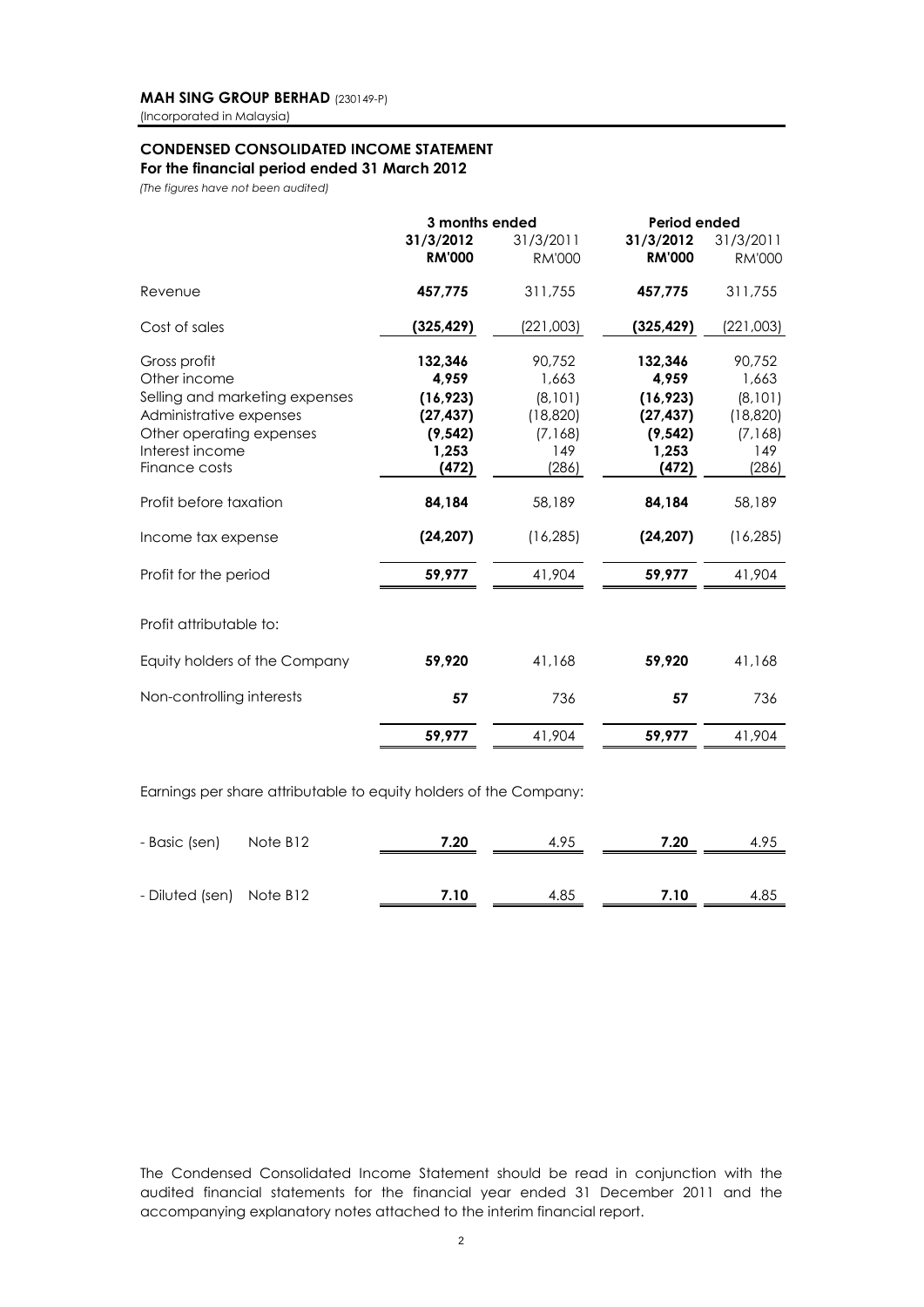#### **CONDENSED CONSOLIDATED STATEMENT OF COMPREHENSIVE INCOME For the financial period ended 31 March 2012**

*(The figures have not been audited)*

|                                                                   | 3 months ended<br>31/3/2012<br><b>RM'000</b> | 31/3/2011<br><b>RM'000</b> | Year ended<br>31/3/2012<br><b>RM'000</b> | 31/3/2011<br>RM'000 |
|-------------------------------------------------------------------|----------------------------------------------|----------------------------|------------------------------------------|---------------------|
| Profit for the period                                             | 59,977                                       | 41,904                     | 59,977                                   | 41,904              |
| Foreign currency translation difference for<br>foreign operations | (917)                                        | (1, 175)                   | (917)                                    | (1, 175)            |
| Total comprehensive income for the period                         | 59,060                                       | 40,729                     | 59,060                                   | 40,729              |
| Total comprehensive income attributable to:                       |                                              |                            |                                          |                     |
| Equity holders of the Company                                     | 59,351                                       | 39,900                     | 59,351                                   | 39,900              |
| Non-controlling interests                                         | (291)                                        | 829                        | (291)                                    | 829                 |
|                                                                   | 59,060                                       | 40.729                     | 59,060                                   | 40.729              |

The Condensed Consolidated Statement of Comprehensive Income should be read in conjunction with the audited financial statements for the financial year ended 31 December 2011 and the accompanying explanatory notes attached to the interim financial report.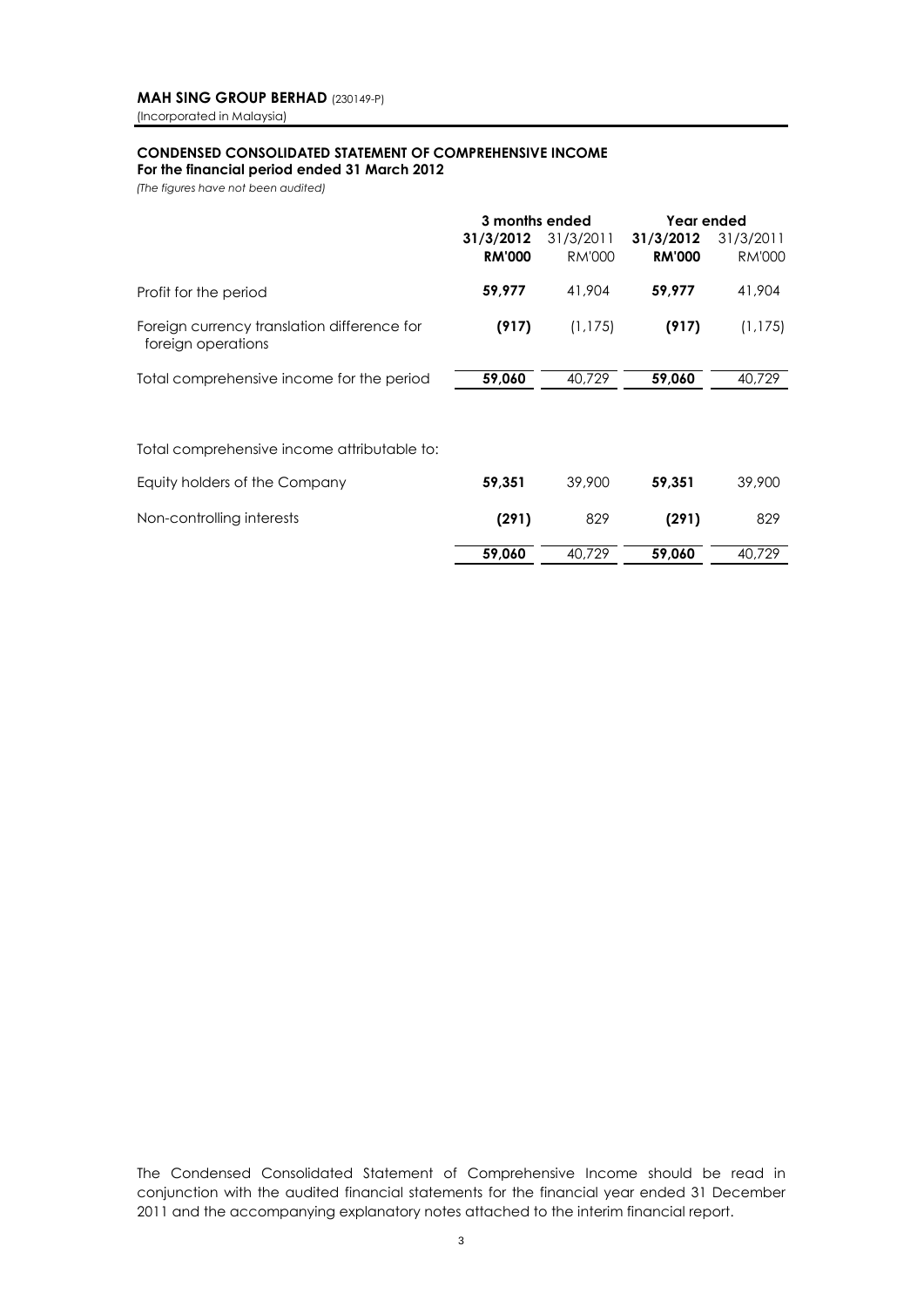(Incorporated in Malaysia)

#### **CONDENSED CONSOLIDATED STATEMENT OF CHANGES IN EQUITY For the financial period ended 31 March 2012**

*(The figures have not been audited)*

|                                                                                    | Attributable to equity holders of the Company |                |                             |                         |                |                          |               |                          |               |
|------------------------------------------------------------------------------------|-----------------------------------------------|----------------|-----------------------------|-------------------------|----------------|--------------------------|---------------|--------------------------|---------------|
|                                                                                    |                                               |                | Non-Distributable           |                         |                | <b>Distributable</b>     |               |                          |               |
|                                                                                    | <b>Share</b>                                  | Share          | Equity-settled<br>employees | Exchange<br>fluctuation | Other          | Retained                 |               | Non-<br>controlling      | Total         |
| 3 months ended 31 March 2012                                                       | capital                                       | premium        | benefit reserve             | reserve                 | reserve        | earnings                 | Total         | <i>interests</i>         | Equity        |
|                                                                                    | <b>RM'000</b>                                 | <b>RM'000</b>  | <b>RM'000</b>               | <b>RM'000</b>           | <b>RM'000</b>  | <b>RM'000</b>            | <b>RM'000</b> | <b>RM'000</b>            | <b>RM'000</b> |
| <b>Balance at 1/1/2012</b>                                                         | 415,936                                       | 131,101        | 8,451                       | 3,768                   | 17,129         | 496,766                  | 1,073,151     | 15,338                   | 1,088,489     |
| Amount recognised directly in equity:                                              |                                               |                |                             |                         |                |                          |               |                          |               |
| Profit for the financial period                                                    |                                               |                | ۰.                          |                         | $\blacksquare$ | 59,920                   | 59,920        | 57                       | 59,977        |
| Other comprehensive income                                                         | $\blacksquare$                                | $\blacksquare$ |                             | (569)                   | $\blacksquare$ |                          | (569)         | (348)                    | (917)         |
| Total comprehensive income for the period                                          |                                               |                | $\blacksquare$              | (569)                   | $\blacksquare$ | 59,920                   | 59,351        | (291)                    | 59,060        |
| Recognition of share-based payment<br>Issuance of ordinary shares pursuant to ESOS |                                               | $\blacksquare$ | 1,450                       |                         |                | $\overline{\phantom{a}}$ | 1,450         | $\overline{\phantom{0}}$ | 1,450         |
| exercised                                                                          | 728                                           | 1.675          | (289)                       |                         | $\blacksquare$ | 289                      | 2,403         | $\overline{\phantom{a}}$ | 2.403         |
| <b>Balance at 31/3/2012</b>                                                        | 416,664                                       | 132,776        | 9,612                       | 3,199                   | 17,129         | 556,975                  | 1,136,355     | 15,047                   | 1,151,402     |

|                                           | Attributable to equity holders of the Company |               |                 |                          |                          |               |               |                          |               |
|-------------------------------------------|-----------------------------------------------|---------------|-----------------|--------------------------|--------------------------|---------------|---------------|--------------------------|---------------|
|                                           | Non-Distributable                             |               |                 |                          | Distributable            |               |               |                          |               |
|                                           |                                               |               | Equity-settled  | Exchange                 |                          |               |               | Non-                     |               |
|                                           | Share                                         | Share         | employees       | fluctuation              | Other                    | Retained      |               | controlling              | Total         |
| 3 months ended 31 March 2011              | capital                                       | premium       | benefit reserve | reserve                  | reserve                  | earnings      | Total         | interests                | Equity        |
|                                           | <b>RM'000</b>                                 | <b>RM'000</b> | <b>RM'000</b>   | <b>RM'000</b>            | <b>RM'000</b>            | <b>RM'000</b> | <b>RM'000</b> | <b>RM'000</b>            | <b>RM'000</b> |
| Balance at 1/1/2011                       | 415,784                                       | 130,752       | 1,002           | (4,222)                  | ٠                        | 375,550       | 918,866       | 17,590                   | 936,456       |
| Amount recognised directly in equity:     |                                               |               |                 |                          |                          |               |               |                          |               |
| Profit for the financial period           |                                               |               |                 |                          | $\overline{\phantom{a}}$ | 41,168        | 41.168        | 736                      | 41,904        |
| Other comprehensive income                |                                               |               | $\sim$          | 1,268)                   |                          | $\sim$        | (1,268)       | 93                       | (1, 175)      |
| Total comprehensive income for the period |                                               |               | $\sim$          | (1,268)                  | ٠                        | 41,168        | 39,900        | 829                      | 40,729        |
| Recognition of share-based payment        | $\overline{\phantom{a}}$                      | $\sim$        | 2,464           | $\overline{\phantom{a}}$ |                          | $\sim$        | 2,464         | $\overline{\phantom{a}}$ | 2,464         |
| Balance at 31/3/2011                      | 415,784                                       | 130,752       | 3,466           | (5,490)                  |                          | 416,718       | 961,230       | 18,419                   | 979,649       |

The Condensed Consolidated Statement of Changes in Equity should be read in conjunction with the audited financial statements for the financial year ended 31 December 2011 and the accompanying explanatory notes attached to the interim financial report.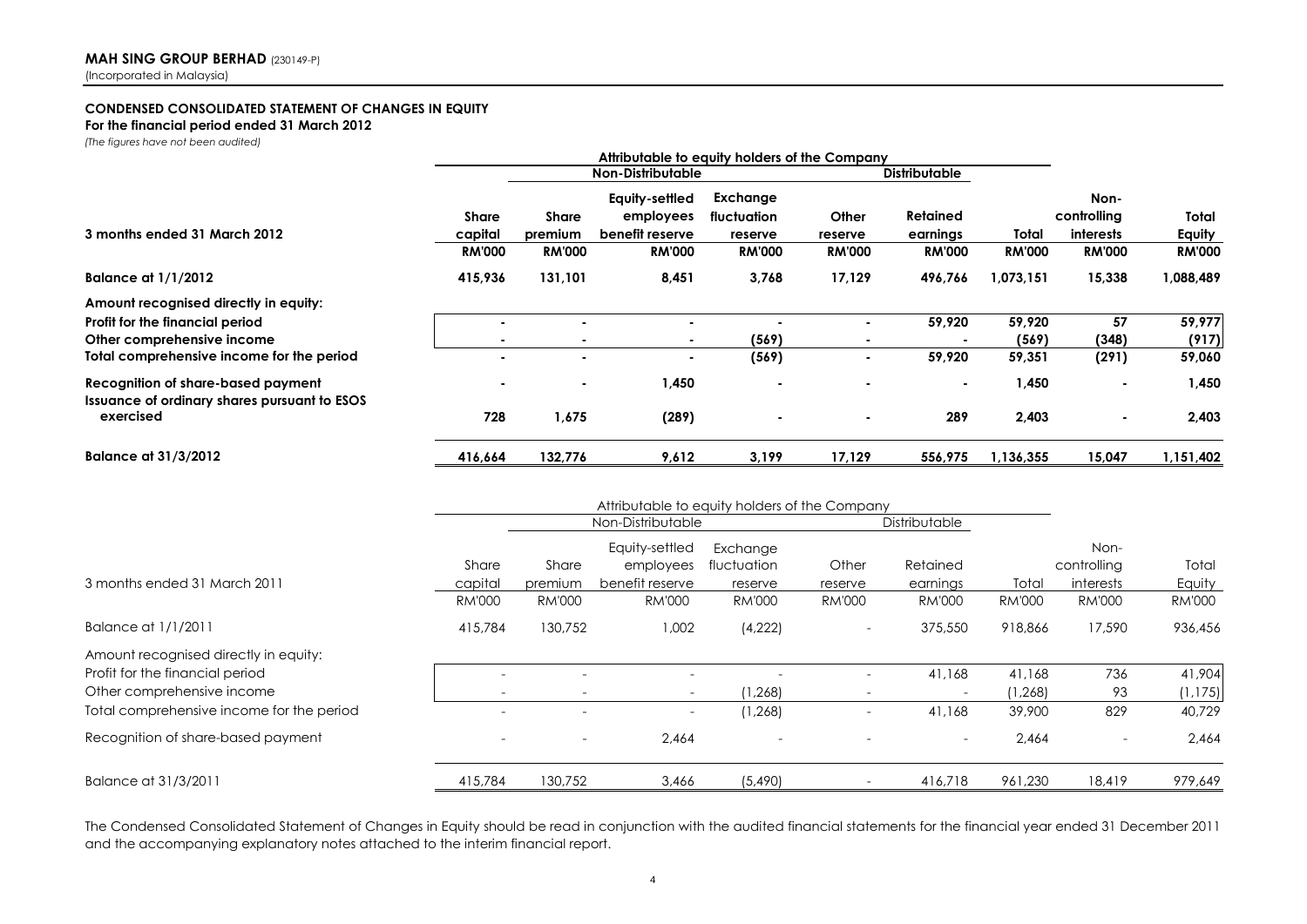#### **CONDENSED CONSOLIDATED STATEMENT OF CASH FLOW**

### **For the financial period ended 31 March 2012**

*(The figures have not been audited)*

|                                                                                 | 3 months      | 3 months      |
|---------------------------------------------------------------------------------|---------------|---------------|
|                                                                                 | ended         | ended         |
|                                                                                 | 31/3/2012     | 31/3/2011     |
|                                                                                 | <b>RM'000</b> | <b>RM'000</b> |
| <b>Operating Activities</b>                                                     |               |               |
| Profit before taxation                                                          | 84,184        | 58,189        |
| Adjustments for:                                                                |               |               |
| Non-operating items                                                             | (2,947)       | 1.604         |
| Non-cash items                                                                  | 5,278         | 5,200         |
| Operating profit before changes in working capital                              | 86,515        | 64,993        |
| Net change in property development costs                                        | 2,913         | (181, 624)    |
| Net change in inventories                                                       | 6,927         | (487)         |
| Net change in receivables                                                       | (169, 938)    | (11, 979)     |
| Net change in payables                                                          | 107,050       | 35,644        |
| Cash generated from/(used in) operations                                        | 33,467        | (93, 453)     |
| Interest received                                                               | 1,552         | 505           |
| Interest paid                                                                   | (6, 488)      | (2,109)       |
| Tax paid                                                                        | (23, 775)     | (13,916)      |
| Net cash generated from/(used in) operating activities                          | 4,756         | (108, 973)    |
| <b>Investing Activities</b>                                                     |               |               |
| Payment for acquisition of property, plant and equipment                        | (4, 254)      | (1, 533)      |
| Proceeds from disposal of property, plant and equipment                         | 103           | 4             |
| Payment of balance of equity in a subsidiary                                    | (5,000)       |               |
| Additions to investment properties                                              | (3,094)       |               |
| Acquisition of investment in a subsidiary                                       | (56, 758)     |               |
| Net cash used in investing activities                                           | (69,003)      | (1, 529)      |
| <b>Financing Activities</b>                                                     |               |               |
| Proceeds from ESOS exercised                                                    | 2,403         |               |
| Net withdrawal of deposits with licensed banks as collateral/<br>Escrow Account | 1,383         | 58,164        |
| Net (repayment of)/ proceeds from borrowings                                    | (22, 308)     | 78,356        |
| Net cash (used in)/generated from financing activities                          | (18, 522)     | 136,520       |
|                                                                                 |               |               |
| Net changes in cash and cash equivalents                                        | (82,769)      | 26,018        |
| Effect of exchange rate changes                                                 | (259)         | (959)         |
| Cash and cash equivalents at beginning of financial period                      | 634,215       | 246,479       |
| Cash and cash equivalents at end of financial period                            | 551,187       | 271,538       |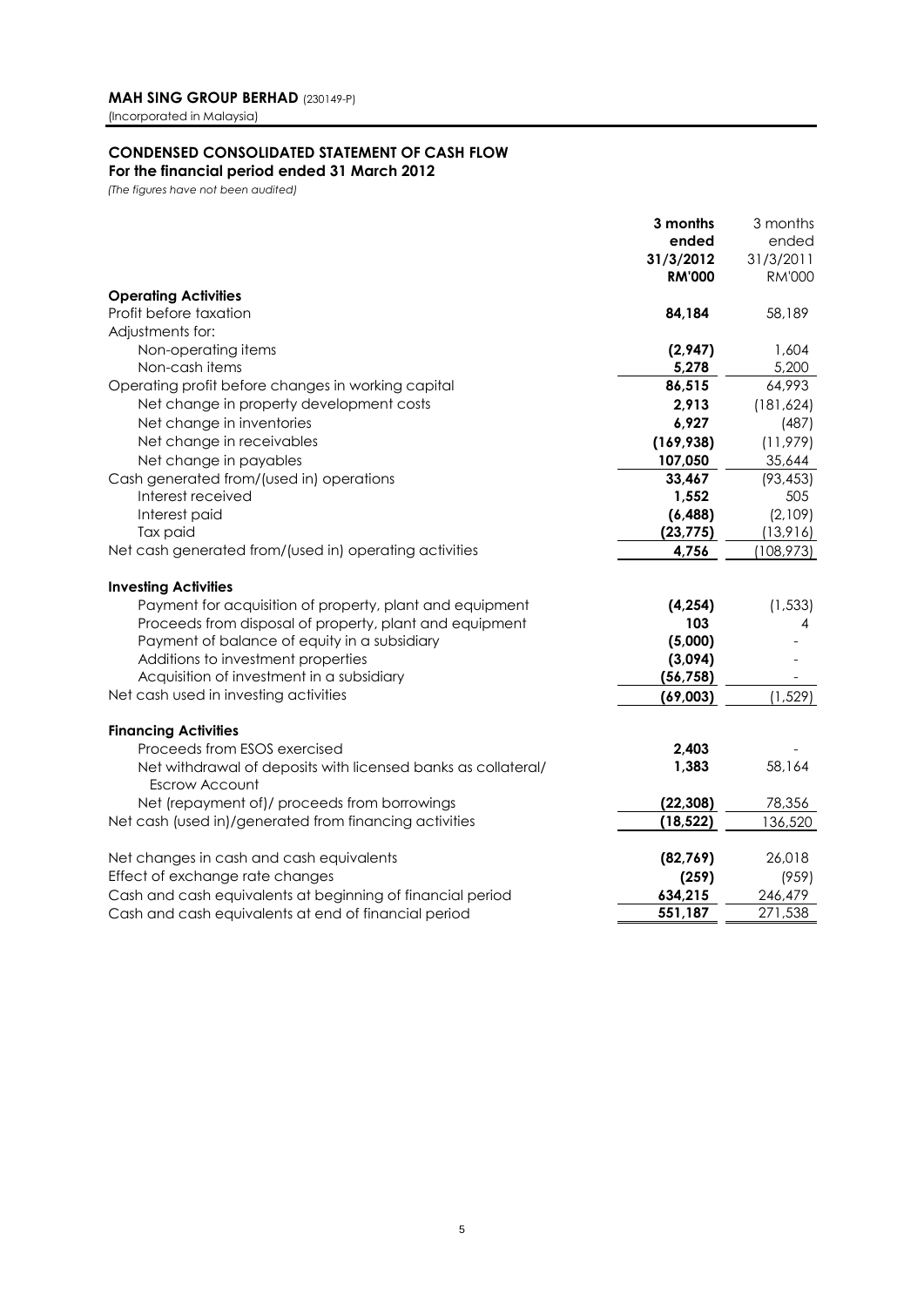### **CONDENSED CONSOLIDATED STATEMENT OF CASH FLOW**

For the financial period ended 31 March 2012 (cont'd)

*(The figures have not been audited)* 

| 3 months      | 3 months      |
|---------------|---------------|
| ended         | ended         |
| 31/3/2012     | 31/3/2011     |
| <b>RM'000</b> | <b>RM'000</b> |
|               |               |

Cash and cash equivalents at the end of the financial period comprise the following:

| Deposits with licensed banks         | 414.768   | 171.537 |
|--------------------------------------|-----------|---------|
| Cash and bank balances               | 166,388   | 103,931 |
|                                      | 581.156   | 275,468 |
| Less: Deposits pledged as collateral | (28, 757) |         |
| Less: Deposits in Escrow Account     | (1.212)   | (3,930) |
|                                      | 551,187   | 271,538 |

The Condensed Consolidated Statement of Cash Flow should be read in conjunction with the audited financial statements for the financial year ended 31 December 2011 and the accompanying explanatory notes attached to the interim financial report.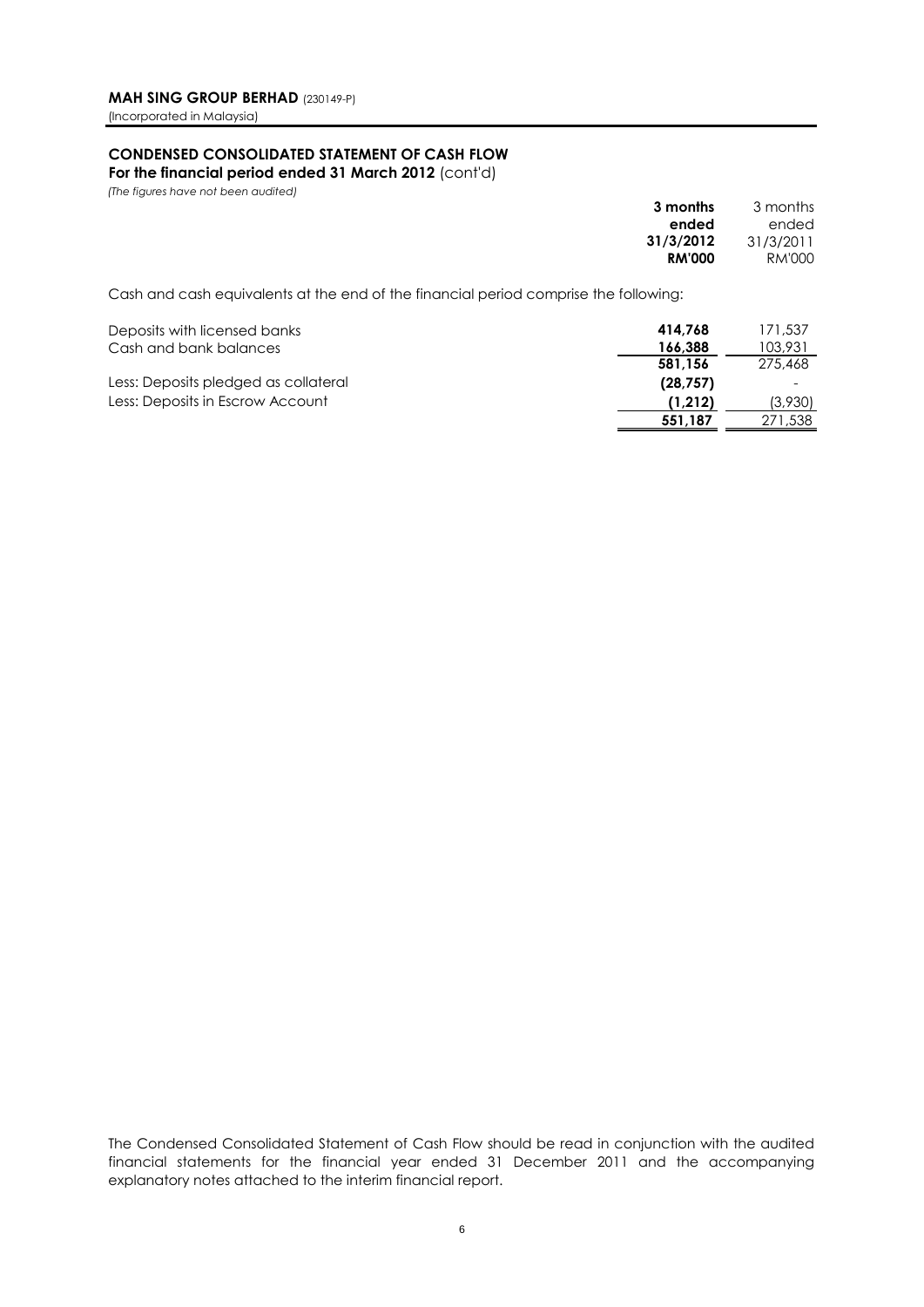#### **A Explanatory Notes**

#### **A1 Basis of Preparation**

The interim financial report has been prepared in accordance with Financial Reporting Standard ("FRS") No. 134 : Interim Financial Reporting and applicable disclosure provisions of the Listing Requirements of Bursa Malaysia Securities Berhad ("Bursa Securities").

The interim financial report should be read in conjunction with the Group's audited financial statements for the financial year ended 31 December 2011. The explanatory notes attached to the interim financial report provides an explanation of events and transactions that are significant to an understanding of the changes in the financial position and performance of the Group since the financial year ended 31 December 2011.

The significant accounting policies and methods of computation adopted for the interim financial report are consistent with those adopted for the audited financial statements for the financial year ended 31 December 2011 save for the adoption of the following:

| FRS 124 (revised)                 | <b>Related Party Disclosures</b>                                   |
|-----------------------------------|--------------------------------------------------------------------|
| Amendment to FRS 7                | Financial Instruments: Disclosures - Transfers of Financial Assets |
| Amendment to FRS 112              | Income Taxes - Deferred Tax: Recovery of Underlying Assets         |
| IC Interpretation 19              | Extinguishing Financial Liabilities with Equity Instruments        |
| Amendment to IC Interpretation 14 | Prepayments of a Minimum Funding Requirement                       |

The adoption of the above revised FRSs, amendments to FRSs and Interpretations does not have any material impact on the financial statements of the Group.

On 19 November 2011, the Malaysian Accounting Standards Board ("MASB") issued a new MASB approved accounting framework, the Malaysian Financial Reporting Standards ("MFRS Framework"). The MFRS Framework is to be applied by all Entities Other Than Private Entities for annual periods beginning on or after 1 January 2012, with the exception of entities that are within the scope of MFRS 141 Agriculture and IC Interpretation 15 Agreements for Construction of Real Estate, including its parent, significant investor and venturer (herein called "Transitioning Entities"). Transitioning Entities will be allowed to defer adoption of the new MFRS Framework for an additional one year. Consequently, adoption of the new MFRS Framework by Transitioning Entities will be mandatory for annual period beginning on or after 1 January 2013.

The Group falls within the scope definition of Transitioning Entities and has opted to defer adoption of the new MFRS Framework. Accordingly, the Group will be required to prepare financial statements using MFRS Framework in its first MFRS financial statements for the year ending 31 December 2013. In presenting its first MFRS financial statements, the Group will be required to restate the comparative financial statements to amounts reflecting the application of MFRS Framework. The majority of the adjustments required on transition will be made, retrospectively, against opening retained profits. The Group is currently reviewing its accounting policies to assess financial effects of the differences between the current FRSs and accounting standards under the MFRS Framework.

#### **A2 Seasonal or cyclical factors**

The operations of the Group were not significantly affected by any seasonal or cyclical factors during the financial period under review.

#### **A3 Unusual items affecting assets, liabilities, equity, net income or cash flows**

There were no unusual items affecting the assets, liabilities, equity, net income or cash flows of the Group for the financial period under review.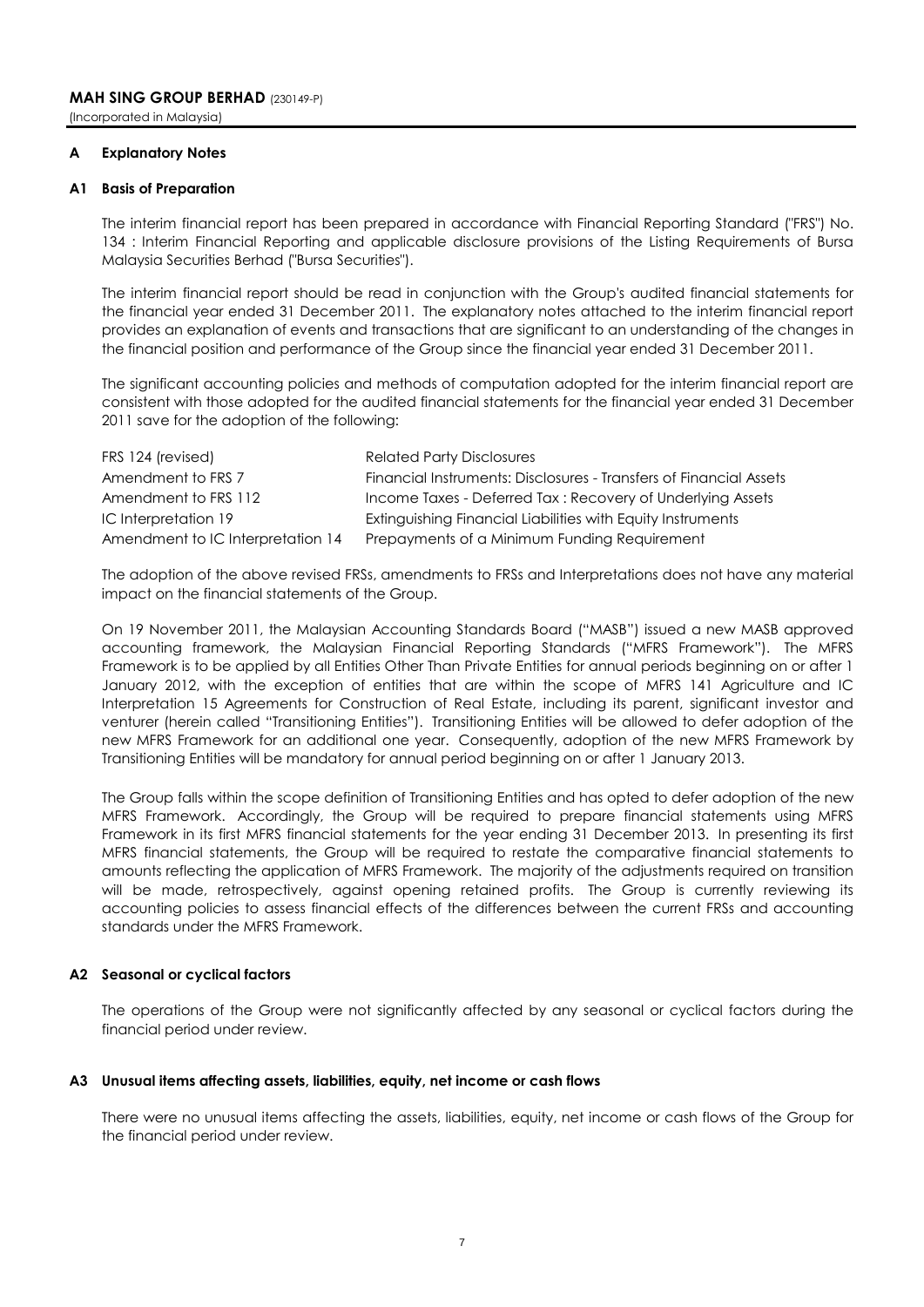(Incorporated in Malaysia)

#### **A4 Changes in estimates**

There were no material changes in estimates for the financial period under review.

#### **A5 Debt and equity securities**

For the financial period under review, there were no issuance and repayment of debt and equity securities, share buybacks, share cancellations, shares held as treasury shares and resale of treasury shares other than an increase in issued and paid up ordinary share capital from RM415,936,070 to RM416,664,120 by way of issuance of 1,456,100 new ordinary shares of RM0.50 each pursuant to exercise of employees share options.

#### **A6 Dividends paid**

No dividend was paid in the current financial period under review.

#### **A7 Segment reporting**

#### **Period ended 31 March 2012**

|                               |                   |                 | Investment     |               |               |
|-------------------------------|-------------------|-----------------|----------------|---------------|---------------|
|                               |                   |                 | <b>Holding</b> |               |               |
|                               | <b>Properties</b> | <b>Plastics</b> | & Others       | Elimination   | Consolidated  |
|                               | <b>RM'000</b>     | <b>RM'000</b>   | <b>RM'000</b>  | <b>RM'000</b> | <b>RM'000</b> |
| <b>REVENUE</b>                |                   |                 |                |               |               |
| <b>External revenue</b>       | 405,759           | 49,851          | 2,165          |               | 457,775       |
| Inter-segment                 |                   |                 | 10,330         | (10, 330)     |               |
| Total revenue                 | 405,759           | 49,851          | 12,495         | (10, 330)     | 457,775       |
| <b>RESULTS</b>                |                   |                 |                |               |               |
| <b>Operating profit</b>       | 87,977            | 3,390           | 2,281          | (10, 245)     | 83,403        |
| Interest income               |                   |                 |                |               | 1,253         |
| <b>Finance costs</b>          |                   |                 |                |               | (472)         |
| Income tax                    |                   |                 |                |               | (24, 207)     |
| Profit for the period         |                   |                 |                |               | 59,977        |
| <b>OTHER INFORMATION</b>      |                   |                 |                |               |               |
| Capital expenditure           | 900               | 3,377           | 22             |               | 4,299         |
| Depreciation and amortisation | 642               | 2,278           | 33             |               | 2,953         |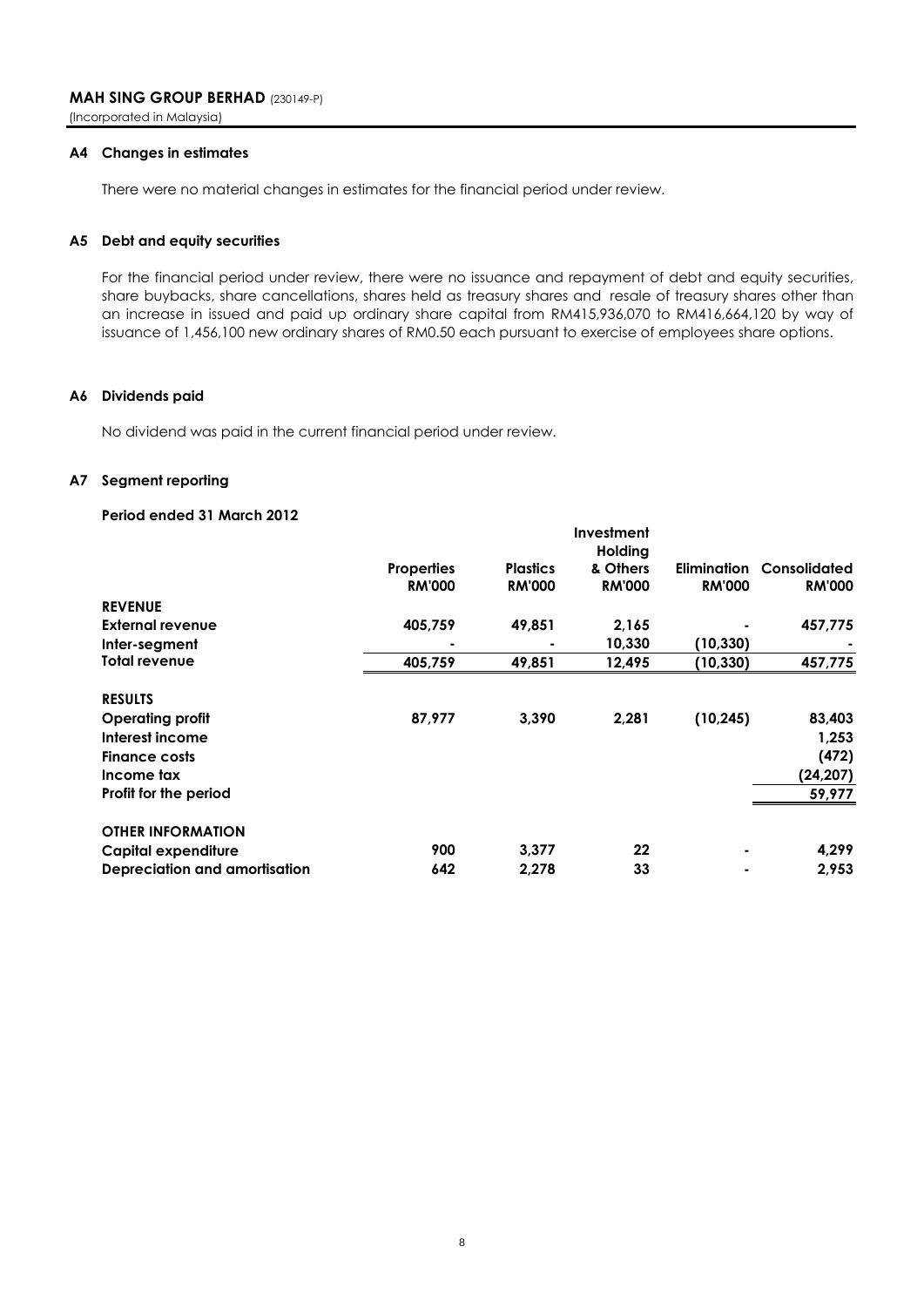(Incorporated in Malaysia)

#### Period ended 31 March 2011

|                                                                                                               |               |                | Investment<br>Holding |               |                                               |
|---------------------------------------------------------------------------------------------------------------|---------------|----------------|-----------------------|---------------|-----------------------------------------------|
|                                                                                                               | Properties    | Plastics       | & Others              |               | Elimination Consolidated                      |
|                                                                                                               | <b>RM'000</b> | <b>RM'000</b>  | <b>RM'000</b>         | <b>RM'000</b> | <b>RM'000</b>                                 |
| <b>REVENUE</b>                                                                                                |               |                |                       |               |                                               |
| External revenue                                                                                              | 262,395       | 49,003         | 357                   |               | 311,755                                       |
| Inter-segment                                                                                                 |               |                | 16,080                | (16,080)      |                                               |
| Total revenue                                                                                                 | 262,395       | 49,003         | 16,437                | (16,080)      | 311,755                                       |
| <b>RESULTS</b><br>Operating profit<br>Interest income<br>Finance costs<br>Income tax<br>Profit for the period | 57.275        | 5,528          | 9,348                 | (13,825)      | 58,326<br>149<br>(286)<br>(16, 285)<br>41,904 |
| <b>OTHER INFORMATION</b><br>Capital expenditure<br>Depreciation and amortisation                              | 326<br>526    | 1,155<br>1,915 | 52<br>24              |               | 1,533<br>2,465                                |

#### **A8 Material subsequent events**

Save as disclosed in B6, there were no material events subsequent to the balance sheet date up to 23 May 2012, being the latest practicable date which is not earlier than 7 days from the date of issuance of this Interim Financial Report.

#### **A9 Significant Related Party Transactions**

**01/01/2012** Transactions with directors of the Company and subsidiary companies and companies in which they have interests:

|     |                                                                                                                             | 01/01/2012<br>tο            |
|-----|-----------------------------------------------------------------------------------------------------------------------------|-----------------------------|
|     |                                                                                                                             | 31/03/2012<br><b>RM'000</b> |
| (i) | Rental paid to a Company in which a Director has interest                                                                   | 306                         |
|     | (ii) Maintenance services rendered from a Company in which the Directors are family<br>members of a Director of the Company | 26                          |
|     | (iii) Sale of development property to a Director of subsidiary companies                                                    | .035                        |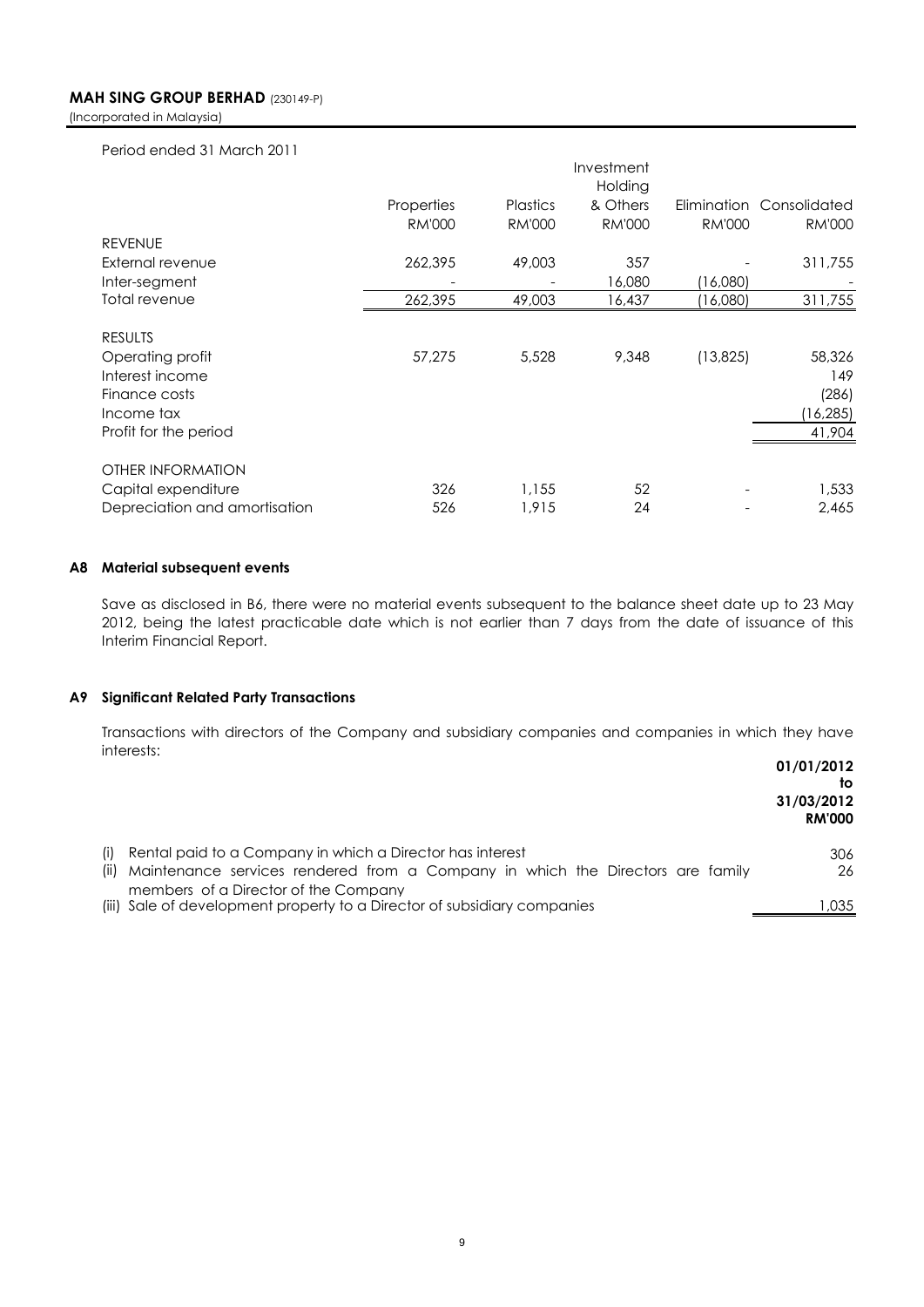#### **A10 Changes in the composition of the Group**

There were no changes in the composition of the Group for the financial period except for the following:

- 1) On 13 January 2012, the Company acquired the entire issued and paid-up share capital of Reputable Housing Development Sdn Bhd, a private limited company incorporated in Malaysia, with an authorised share capital of RM100,000 comprising 100,000 ordinary shares of RM1.00 each, of which 2 ordinary shares of RM1.00 each have been issued and fully paid-up, for a cash consideration of RM2.00.
- 2) On 15 February 2012, the Company completed the acquisition of the entire issued and paid-up share capital of Semai Meranti Sdn Bhd, a private limited company incorporated in Malaysia, with an authorised share capital of RM10,000,000 comprising 10,000,000 ordinary shares of RM1.00 each, of which 1,800,000 ordinary shares of RM1.00 each have been issued and fully paid-up, for a cash consideration of RM57,000,000.

#### **A11 Changes in contingent liabilities or contingent assets**

There were no contingent assets. Contingent liabilities of the Group are as follows:

|                                         | 31/03/2012<br><b>RM'000</b> | 31/12/2011<br><b>RM'000</b> |
|-----------------------------------------|-----------------------------|-----------------------------|
| Bank guarantees issued to third parties | 3.923                       | 6,200                       |
|                                         |                             |                             |

#### **A12 Capital Commitments**

|                                                                                                                                  | 31/3/2012<br><b>RM'000</b> |
|----------------------------------------------------------------------------------------------------------------------------------|----------------------------|
| Contractual commitment in relation to:<br>- Joint Venture Agreement for proposed joint development of land along Jalan Tun Razak | 100,204                    |
| - Purchase of development lands in Rawang                                                                                        | 36,851                     |
| - Joint Development Agreement for proposed joint development of land in Kota Kinabalu                                            | 38,000                     |
| Commitment for acquisition of property, plant and equipment                                                                      |                            |
| Approved and contracted                                                                                                          | 7,543                      |
| - Approved but not contracted                                                                                                    | 237                        |
|                                                                                                                                  | 182,835                    |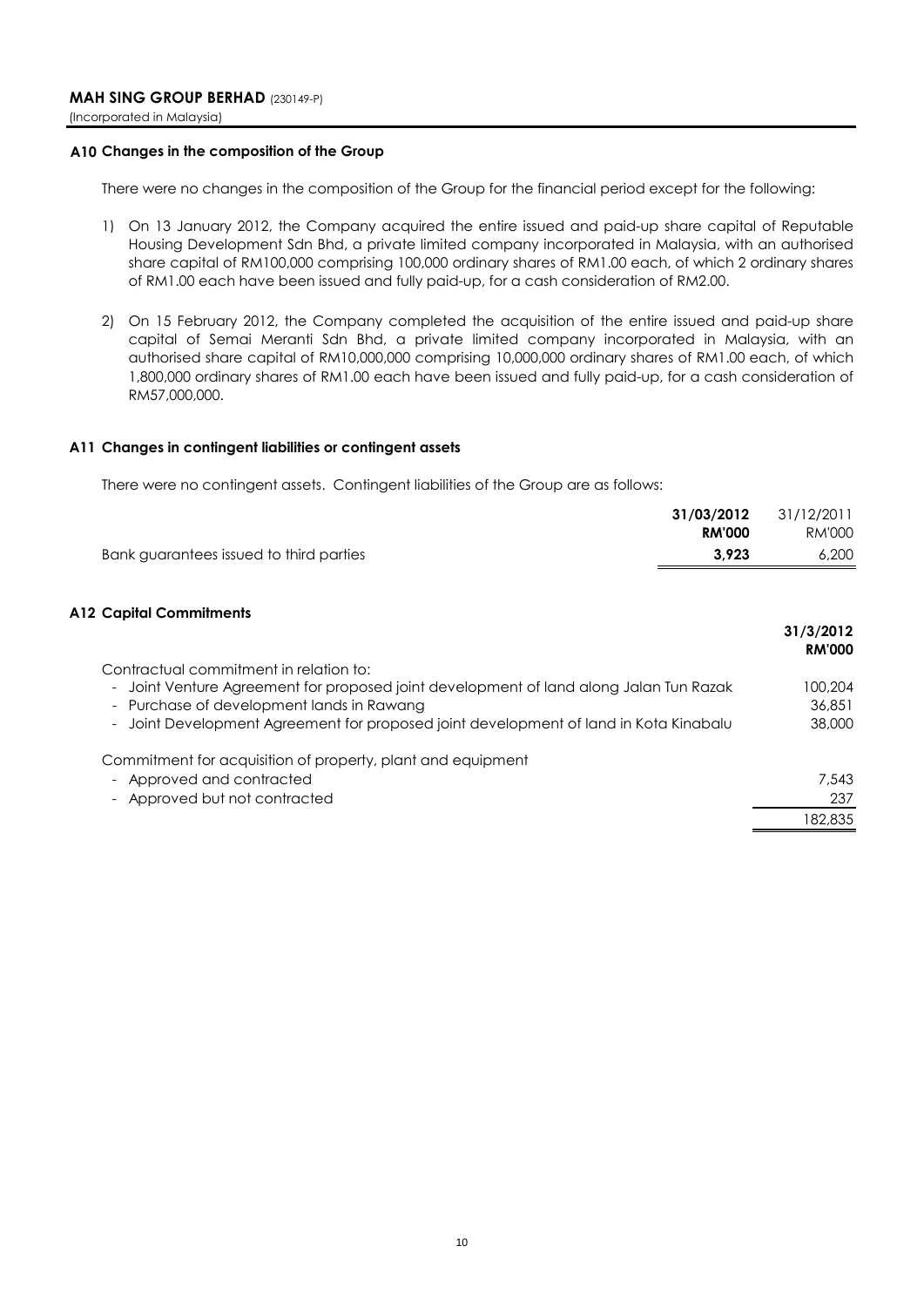#### **A13 Operating Lease Commitments**

#### **As Lessee - for the lease of commercial buildings**

The future operating lease commitments for rental of commercial buildings (net of lease rentals receivable from sublease) contracted for as at balance sheet date but not recognised as liabilities are as follows:

|                    | Lease rentals payable |               | Lease rentals receivable |            | <u>Net</u>    |               |
|--------------------|-----------------------|---------------|--------------------------|------------|---------------|---------------|
|                    | 31/03/2012            | 31/12/2011    | 31/03/2012               | 31/12/2011 | 31/03/2012    | 31/12/2011    |
|                    | <b>RM'000</b>         | <b>RM'000</b> | <b>RM'000</b>            | RM'000     | <b>RM'000</b> | <b>RM'000</b> |
| Less than one year | 33,807                | 41,909        | (14,986)                 | (14, 404)  | 18,821        | 27,505        |
| One to two years   | 6,250                 | 10,624        | (3,082)                  | (3,676)    | 3,168         | 6,948         |
|                    | 40.057                | 52,533        | (18,068)                 | (18,080)   | 21.989        | 34,453        |
|                    |                       |               |                          | Provision  | (10, 424)     | 11,800        |
|                    |                       |               |                          |            | 11,565        | 22,653        |
|                    |                       |               |                          |            |               |               |

The operating lease commitments are in respect of leaseback of commercial buildings sold en-bloc ie *The Icon, Jalan Tun Razak* and the Corporate Building Block of *Southgate Commercial Centre* from the purchasers at 7% and 8% per annum of the respective buildings' sale considerations. The lease is for a period of 3 and 2 years from the commencement date as set out in the respective leaseback agreements. Leaseback for *The Icon, Jalan Tun Razak* shall expire by December 2012. Leaseback for the Corporate Building Block of *Southgate Commercial Centre* has commenced since September 2011 and shall expire by August 2013.

During the financial period, the Group has recognised in the income statement leaseback rental amounting to RM8.3 million (2011: RM7.2 million) and rental income from sublease amounting to RM3.8 million (2011: RM1.2 million). The Group has also made further provision of RM1.2 million (2011: Nil) for future lease commitments based on assessment of expected net outflows.

#### **As Lessor - for the lease of investment properties**

The Group leases out its investment properties. The future minimum lease receivable under non-cancellable leases are as follow:-

|                     | Lease rentals     |
|---------------------|-------------------|
|                     | <u>receivable</u> |
|                     | 31/03/2012        |
|                     | <b>RM'000</b>     |
| Less than one year  | 466               |
| One to two years    | 375               |
| More than two years | 39                |
|                     | 880               |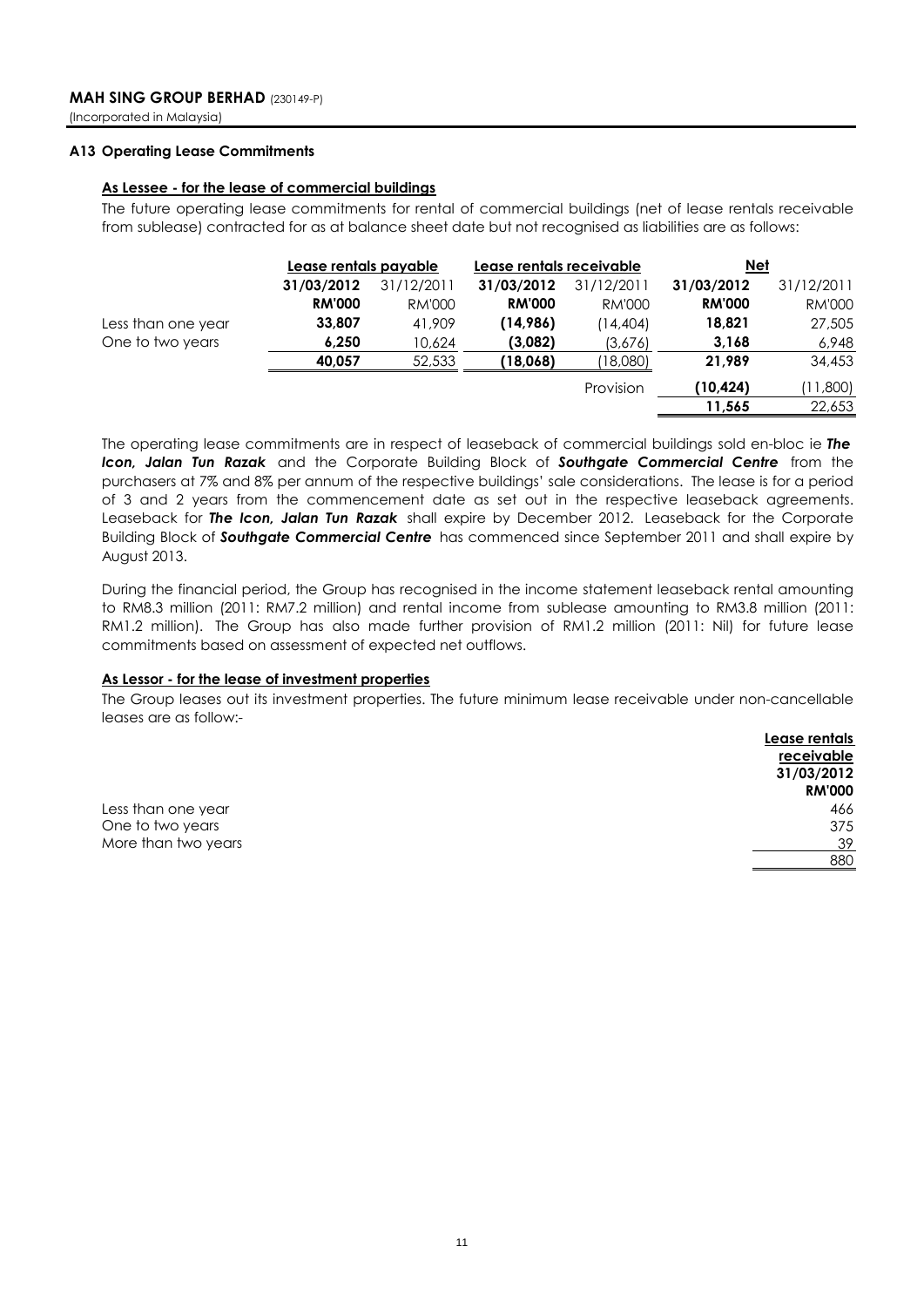#### **B Explanatory Notes Pursuant to Appendix 9B of the Listing Requirements of Bursa Malaysia Securities Berhad**

#### **B1 Review of Group performance**

The Group recorded strong revenue at RM457.8 million for the first quarter ended 31 March 2012. This represents 47% improvement compared to the same quarter last year. Net profit also improved 46% to RM59.9 million quarter-on-quarter (q-o-q).

The Group made good progress in land acquisitions/joint development with an impressive RM3.63 billion in new potential Gross Development Value ("GDV") from 3 land deals secured year-to-date.

Balance sheets remained strong, with high cash pile at RM581.1 million and net gearing at 0.33 as at 31 March 2012.

#### **Properties**

Revenue from property segment improved 55% q-o-q to RM405.8 million. The Group also achieved strong sales of slightly above RM1 billion as at 15 May 2012.

Projects that contributed to revenue and profit include *Kinrara Residence* in Puchong, *Garden Residence* , *Clover @ Garden Residence* and *Garden Plaza* in Cyberjaya, *Perdana Residence 2* in Selayang, *M-Suites and M-City* in Jalan Ampang, *One Legenda* , *Hijauan Residence* and *Bayu Sekamat* in Cheras, *Icon Residence* in Mont' Kiara, *Star Avenue @ D'sara* , *Icon City* in Petaling Jaya and *Aman Perdana* in Meru - Shah Alam. Commercial projects such as *Southgate Commercial Centre* in Sungai Besi, *StarParc Point* in Setapak and industrial projects, *i-Parc 1* and *i-Parc 3* in Bukit Jelutong, *i-Parc 2* in Shah Alam as well as projects in Penang Island, *Legenda @ Southbay* and in Johor Bahru, *Sierra Perdana* , *Sri Pulai Perdana 2* and *Austin Perdana* also contributed to the Group's performance.

There was no major fluctuation in gross margin compared to the same quarter last year.

On 21 May 2012, the Group announced its biggest township acquisition, the 412 acres *Southville City* in Bandar Baru Bangi with GDV estimated at RM2.15 billion. Encouraged by the strong take-up and to meet spillover demand from the 226 acres *M Residence* @ Rawang, the Group in February 2012, acquired the 157 acres *M Residence 2* , with GDV estimated at RM650 million.

In March 2012, the Group announced its first foray into East Malaysia with the proposed joint development of 4.26 acres and option for another 4.408 acres prime commercial land along the coastal highway in Kota Kinabalu's Cental Business District. Named *Sutera Avenue* , the project is estimated to have a combined GDV of RM830 million.

As at 31 March 2012 and adjusted to include *Southville City* , the Group's remaining undeveloped land was 1,531 acres and approximately RM18.2 billion in GDV and unbilled sales.

#### **Plastics**

Plastics segment continued to contribute positively to group revenue and profit. Revenue for the segment grew by 2% to RM49.9 million compared to RM49.0 million for the first quarter 2011.

Fluctuation in profit margin was mainly due to foreign exchange difference and minimum wage ruling in Indonesia.

#### **Investment holding & Others**

Revenue and profit for the segment comprise mainly of interest income from funds placement.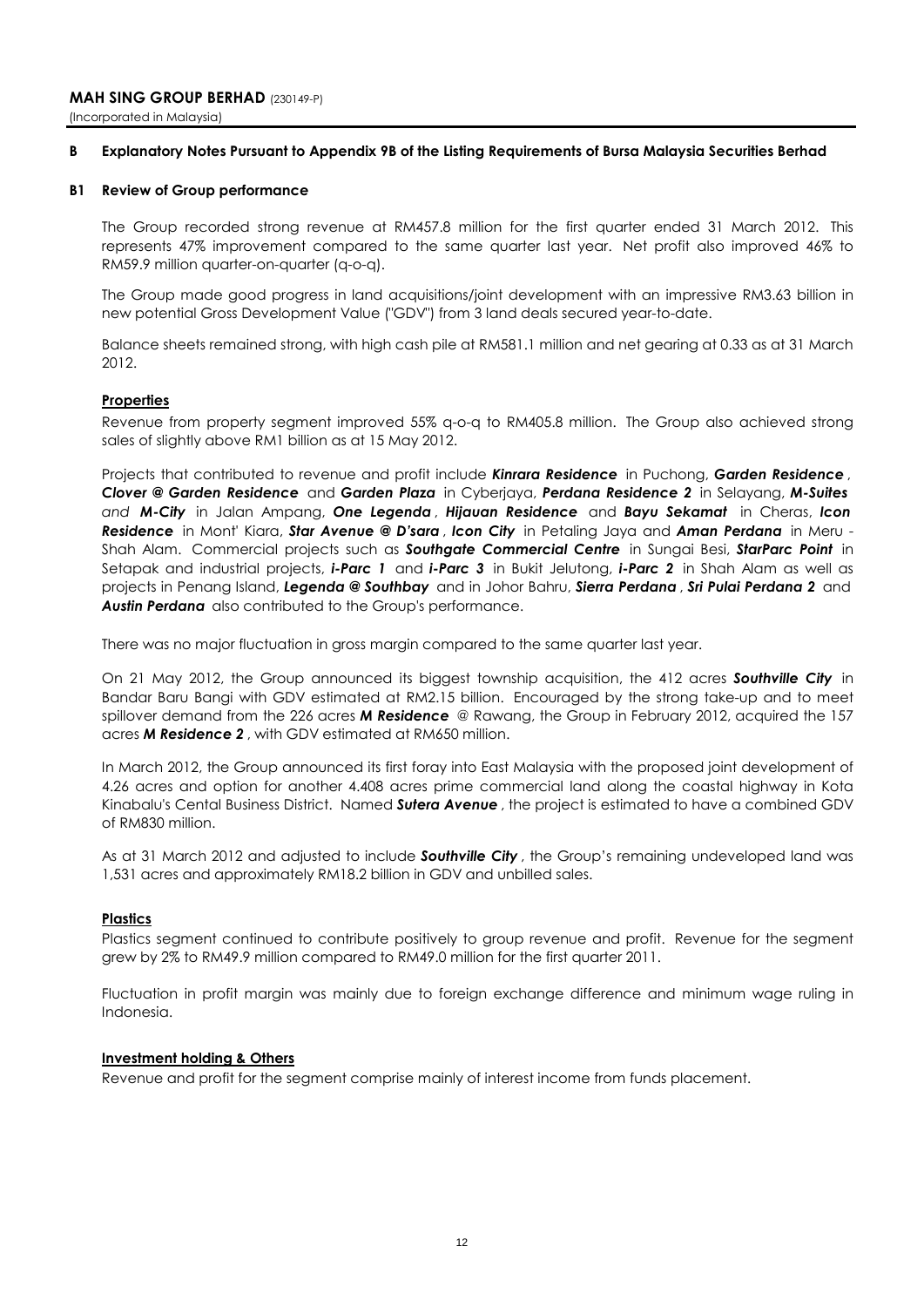#### **B2 Material change in quarterly results compared with the immediate preceding quarter**

The Group's current quarter profit before taxation was 47% higher than the preceding quarter ended 31 December 2011. This was mainly attributable to improved margin from property development activities, a result of property mix. Profit in the preceding quarter was also affected by higher provision made for operating lease commitments.

#### **B3 Prospects for the current financial year**

Strong new sales and results for the first quarter, coupled with unbilled sales balances and strong balance sheet, means the Group is well-positioned to capitalise on the current market conditions.

The opportunistic acquisition of 412 acres *Southville City* and the combined 383 acres *M Residence* and *M* **Residence 2** @ Rawang complemented the Group's portfolio with mainly affordable homes priced below RM1 million to meet strong market demand for bread and butter properties.

We expect our award winning design and concept to attract strong responses to new product releases. Slated for launch later this year is *Mah Sing iParc* at Iskandar Johor Bahru. Also planned for preview is *Ferringhi Residence* in Penang island following the successful launch of *Southbay Plaza* in Southbay City. Proven record in execution speed and delivery continued to provide steady cash flows and liquidity.

The Group is confident of strong performance for 2012, given its fundamentals and quick turnaround expertise in unlocking value. Looking beyond immediate term, the Group's landbanking deals will drive further creation of longer term and sustainable earnings.

#### **B4 Profit forecast**

Not applicable as the Group has not issued profit forecast or profit guarantee in a public document.

#### **B5 Income tax expense**

|                        | 3 months ended |           | Period ended  |               |
|------------------------|----------------|-----------|---------------|---------------|
|                        | 31/3/2012      | 31/3/2011 | 31/3/2012     | 31/3/2011     |
|                        | <b>RM'000</b>  | RM'000    | <b>RM'000</b> | <b>RM'000</b> |
| Current tax:           |                |           |               |               |
| Malaysian income tax   | 24.690         | 17.654    | 24.690        | 17,654        |
| Foreign tax            | 278            | 831       | 278           | 831           |
|                        | 24.968         | 18.485    | 24.968        | 18,485        |
| Deferred taxation:     |                |           |               |               |
| Malaysian deferred tax | (761)          | (2,200)   | (761)         | (2,200)       |
|                        | 24.207         | 6.285     | 24.207        | 16,285        |

The Group's effective tax rate for the current financial period was higher than the statutory tax rate of 25% mainly due to non-tax deductible expenses and non-recognition of deferred tax assets for certain temporary differences.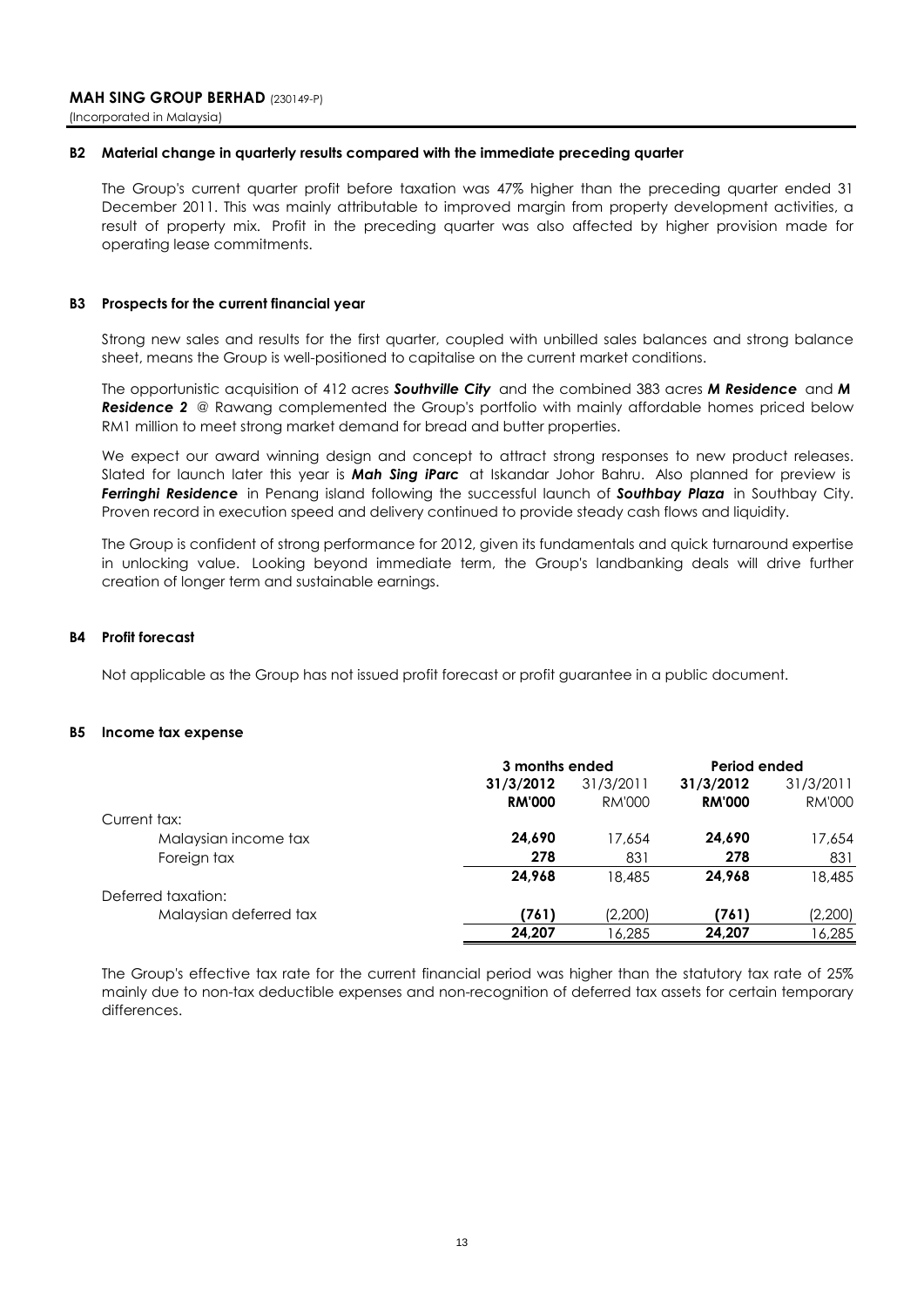#### **B6 Status of corporate proposals**

The following corporate proposals announced by the Company have not been completed as at 23 May 2012 (being the latest practicable date which is not earlier than 7 days from the date of issuance of this Interim Financial Report):

- 1) On 5 July 2010, the Company's wholly-owned subsidiary, Grand Prestige Development Sdn Bhd ("Grand Prestige") entered into a Joint Venture Agreement ("JVA") with Medan Damai Sdn Bhd ("Medan Damai") for the joint development of a piece of residential land in Kinrara with total gross area measuring approximately 13.2 acres (net aggregate area of 7.59 acres) in Mukim Petaling, Daerah Petaling, Negeri Selangor Darul Ehsan ("JV Land"). Under the terms of the JVA, Medan Damai shall grant Grand Prestige the exclusive rights to continue with the sales and development of the JV Land in return for an entitlement sum of RM35,403,863.85.
- 2) On 2 August 2011, the Company's wholly-owned subsidiary, Grand Pavilion Development Sdn Bhd ("Grand Pavilion") entered into a Joint Venture Agreement ("JVA") with Asie Sdn Bhd ("Asie") and Usaha Nusantara Sdn Bhd ("Usaha Nusantara"), a wholly-owned subsidiary of Asie, for the proposed joint development of a parcel of prime leasehold land situated along Jalan Tun Razak measuring approximately 4.08 acres ("JV Land"). Under the terms of the JVA, Usaha Nusantara shall grant Grand Pavilion the sole and absolute right to undertake the development of the JV Land for an entitlement of RM106.60 million to be settled 60% in cash (RM63.96 million) and 40% by way of issuance of shares in the share capital of Grand Pavilion.

As disclosed in Note B8, Grand Pavilion has instituted legal proceedings against Asie and Usaha Nusantara in the High Court of Malaya at Kuala Lumpur via Civil Suit No. 22NCVC-1228-12/2011.

3) On 29 February 2012, the Company's wholly-owned subsidiaries, Major Land Development Sdn Bhd and Elite Park Development Sdn Bhd entered into separate sale and purchase agreements with Vibrant Domain Sdn Bhd and Topaz Best Sdn Bhd for the proposed acquisition of 2 parcels of adjacent land measuring approximately 157 acres (63.4 hectares) in aggregate gross area in Bandar Kundang, Daerah Gombak, Negeri Selangor Darul Ehsan for a total cash consideration of RM40,945,914 or approximately RM6.00 per square foot.

The Proposed Acquisition became unconditional on 19 April 2012.

4) On 26 March 2012, the Company's wholly-owned subsidiary, Capitol Avenue Development Sdn Bhd ("Capitol Avenue") entered into a Joint Development Agreement ("Agreement") with Paduan Hebat Sdn Bhd ("Paduan Hebat") for the proposed joint development of a parcel of prime leasehold commercial land measuring approximately 4.26 acres ("Land") in Kota Kinabalu, Negeri Sabah. Under the terms of the Agreement, Paduan Hebat agrees with Capitol Avenue to jointly develop the Land for an entitlement of RM39 million or approximately RM210 per square foot.

Capitol Avenue is also granted an exclusive option to jointly develop with Paduan Hebat in respect of further two parcels of adjacent commercial land measuring approximately 4.408 acres at an entitlement price of RM216 per square foot or approximately RM41.5 million. The option is exercisable by Capitol Avenue within six months from the date of the Agreement.

5) On 21 May 2012, the Company's wholly-owned subsidiary, Tristar Acres Sdn Bhd ("Tristar") entered into a sale and purchase agreement with Boon Siew Development Sdn Bhd for the proposed acquisition of 8 parcels of adjacent freehold land with a total net area measuring approximately 408.243 acres ("Lands"),all located in Bandar Baru Bangi for a total cash consideration of RM330,765,010.49 or approximately RM18.60 per square foot.

On the same day, Tristar also entered into another sale and purchase agreement with Wong Hong Foi @ Ho Hea Sia for the purchase of a piece of leasehold land measuring approximately 4.122 acres located in Bandar Baru Bangi ("Leasehold Land"), for a total cash consideration of RM2,477,679.95. The Leasehold Land is contiguous with the Lands.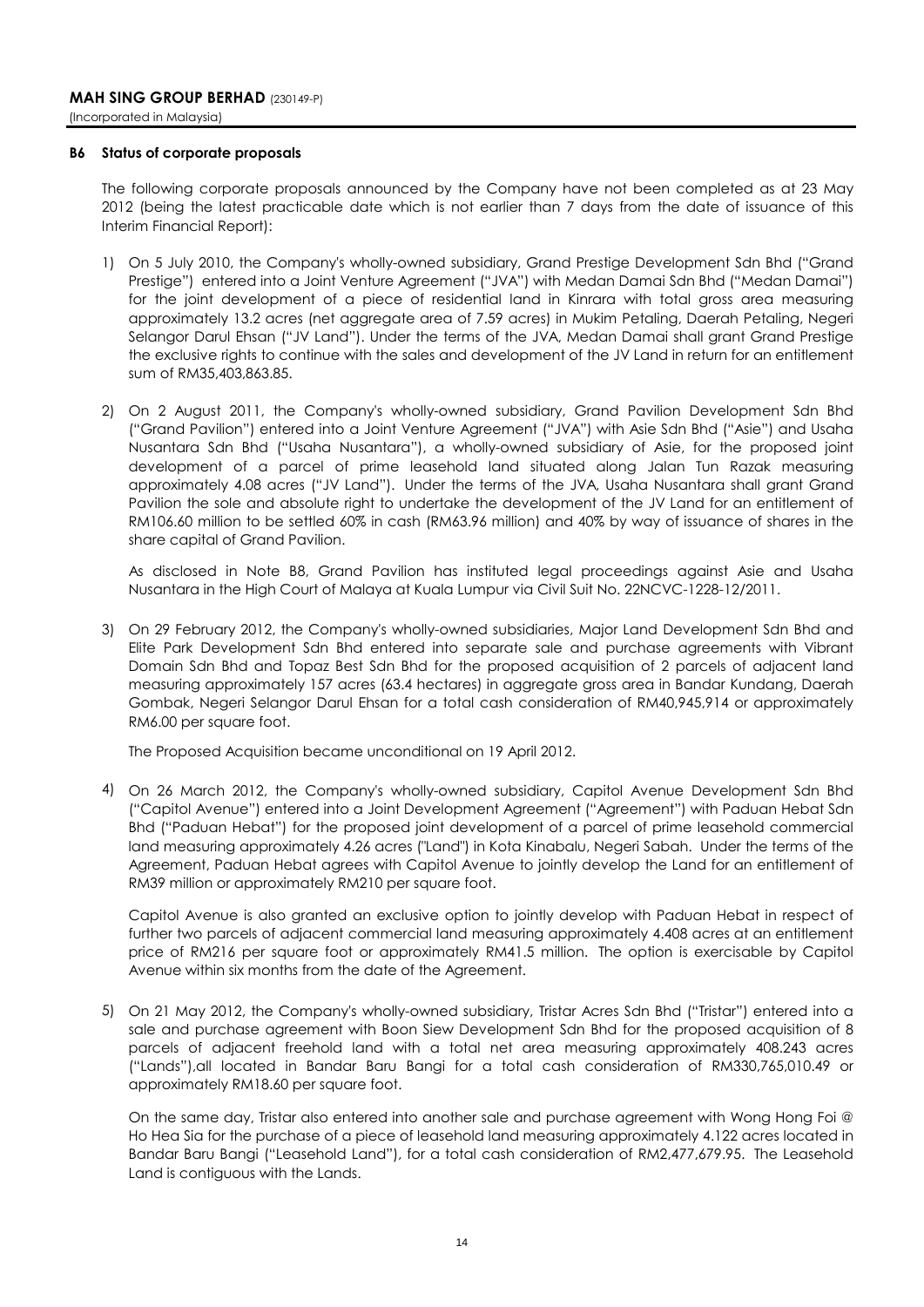#### **B7 Group borrowings**

Total group borrowings as at 31 March 2012 were as follows:

|                                 | Secured<br><b>RM'000</b> | Secured<br><b>RM'000</b>       | Secured<br><b>RM'000</b> | Total<br><b>RM'000</b> |
|---------------------------------|--------------------------|--------------------------------|--------------------------|------------------------|
| (Denominated in)                | (RM)                     | (Indonesian<br><b>Rupiah</b> ) | (USD)                    |                        |
| Redeemable convertible bonds    |                          |                                |                          |                        |
| - after 12 months               | 272,739                  |                                |                          | 272,739                |
| Term loans payable              |                          |                                |                          |                        |
| - within 12 months              | 29,140                   | 1,324                          |                          | 30,464                 |
| - after 12 months               | 640,309                  | 7,938                          |                          | 648,247                |
|                                 | 669,449                  | 9.262                          |                          | 678,711                |
| Short term borrowings           | 2,370                    | $\overline{\phantom{0}}$       | 2,452                    | 4,822                  |
| Finance lease and hire purchase |                          |                                |                          |                        |
| - within 12 months              | 1,050                    |                                |                          | 1,050                  |
| - after 12 months               | 2.279                    |                                |                          | 2,279                  |
|                                 | 3,329                    |                                |                          | 3.329                  |
| Total                           | 947,887                  | 9,262                          | 2,452                    | 959,601                |

#### **B8 Material litigation**

On 19 December 2011, Grand Pavilion Development Sdn Bhd ("Grand Pavilion"), a wholly-owned subsidiary of the Company instituted legal proceedings against Asie Sdn Bhd ("Asie") and Usaha Nusantara Sdn Bhd ("Usaha Nusantara") in the High Court of Malaya at Kuala Lumpur via Civil Suit No. 22NCVC-1228-12/2011 ("the Suit"). The Suit essentially claims for specific performance of a condition precedent stipulated in a Joint Venture Agreement dated 2 August 2011 entered into between Grand Pavilion, Asie and Usaha Nusantara. The Court has fixed trial dates on 28 May 2012 and 29 May 2012 respectively.

#### **B9 Realised and unrealised earnings or losses disclosure**

The retained earnings as at 31 March 2012 and 31 December 2011 were analysed as follows:

|                                                            | 31/3/2012     | 31/12/2011 |
|------------------------------------------------------------|---------------|------------|
|                                                            | <b>RM'000</b> | RM'000     |
| Total retained earnings of the Group                       |               |            |
| - Realised                                                 | 548.323       | 498,520    |
| - Unrealised                                               | 23,781        | 15,952     |
|                                                            | 572.104       | 514.472    |
| Total share of accumulated losses from associated company  |               |            |
| - Realised                                                 | (73)          | (73)       |
|                                                            | 572.031       | 514,399    |
| Less: Consolidation adjustments                            | (15,056)      | (17,633)   |
| Total group retained earnings as per consolidated accounts | 556.975       | 496.766    |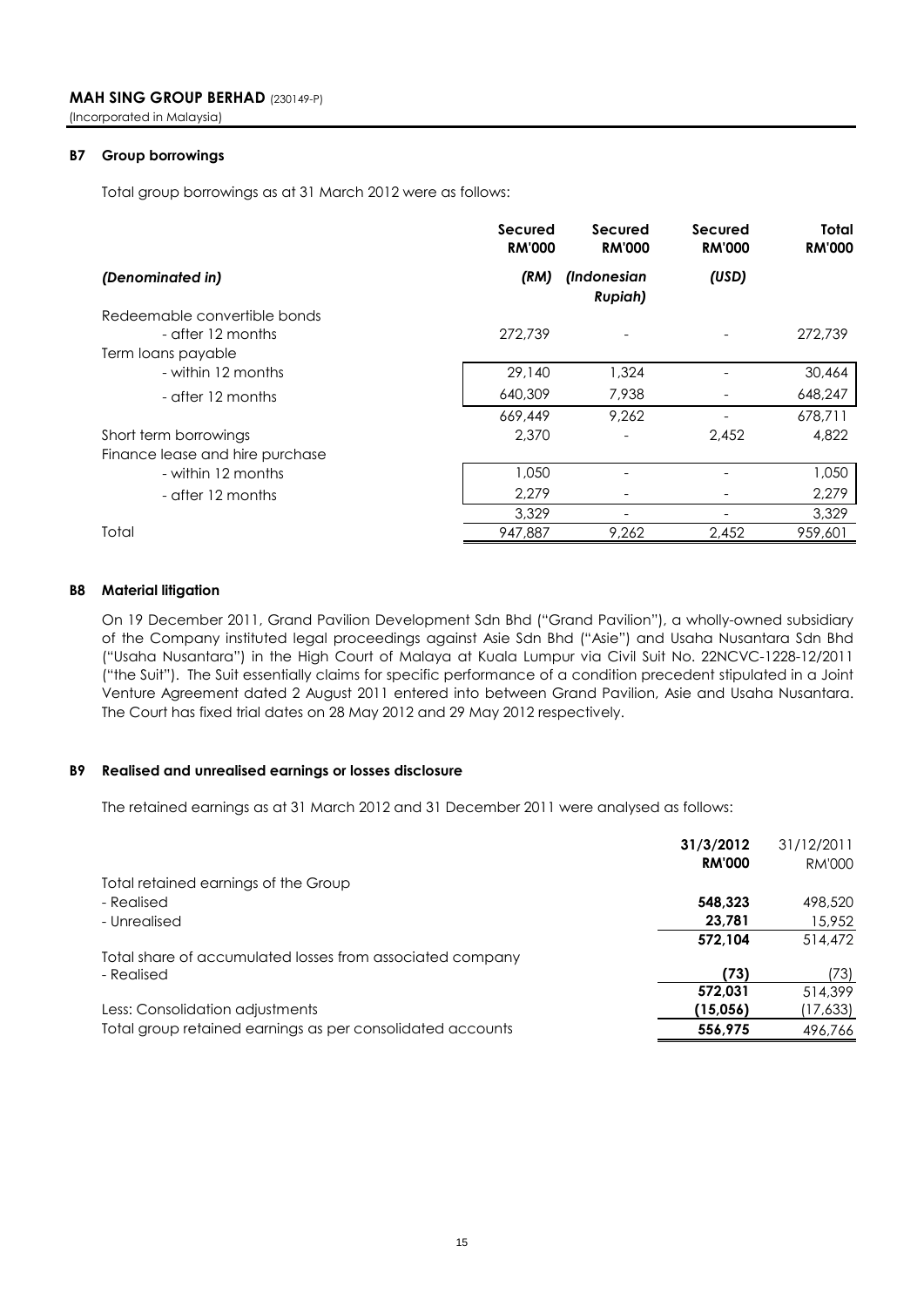#### B10 Additional disclosures pursuant to para 16, Part A, Appendix 9B of Bursa Malaysia Securities Berhad Listing **Requirements**

|                                                         | 3 months ended<br>31/03/2012<br><b>RM'000</b> |
|---------------------------------------------------------|-----------------------------------------------|
| Depreciation and amortisation                           | (2,953)                                       |
| Allowance for slow moving inventories                   | (25)                                          |
| Reversal of impairment of property, plant and equipment |                                               |
| Net foreign exchange loss                               | (3,752)                                       |

Other than the items above which have been included in the income statement, there were no allowance for doubtful debts; gain/(loss) on disposal of quoted or unquoted investments; gain or loss on derivatives and exceptional items affecting results for the current financial period ended 31 March 2012.

#### **B11 Dividend proposed**

No dividend has been proposed for the first quarter ended 31 March 2012.

In respect of the previous financial year ended 31 December 2011:

- i) The Board of Directors has proposed a first and final dividend of 11.0 sen per ordinary share of RM0.50 each, less income tax of 25% (2010: 7.6 sen per ordinary share of RM0.50 each, less income tax of 25%) in respect of the financial year ended 31 December 2011, which is subject to the approval of the shareholders of the Company at the forthcoming Annual General Meeting.
- ii) The date payable of the dividend will be determined at a later date.
- iii) In respect of deposited securities, entitlement to dividends will be determined on the basis of the record of depositors as at a date to be determined later.

#### **B12 Earnings per share ("EPS")**

#### **(a) Basic EPS**

The basic earnings per share has been calculated by dividing the Group's net profit attributable to ordinary equity holders for the period by the weighted average number of ordinary shares in issue.

|                                                               | 3 months ended |           | Period ended |           |
|---------------------------------------------------------------|----------------|-----------|--------------|-----------|
|                                                               | 31/3/2012      | 31/3/2011 | 31/3/2012    | 31/3/2011 |
| Net profit for the period (RM'000)                            | 59.920         | 41.168    | 59.920       | 41,168    |
| Weighted average number of ordinary<br>shares in issue ('000) | 832.204        | 831.569   | 832.204      | 831,569   |
| Basic EPS (sen)                                               | 7.20           | 4.95      | 7.20         | 4.95      |